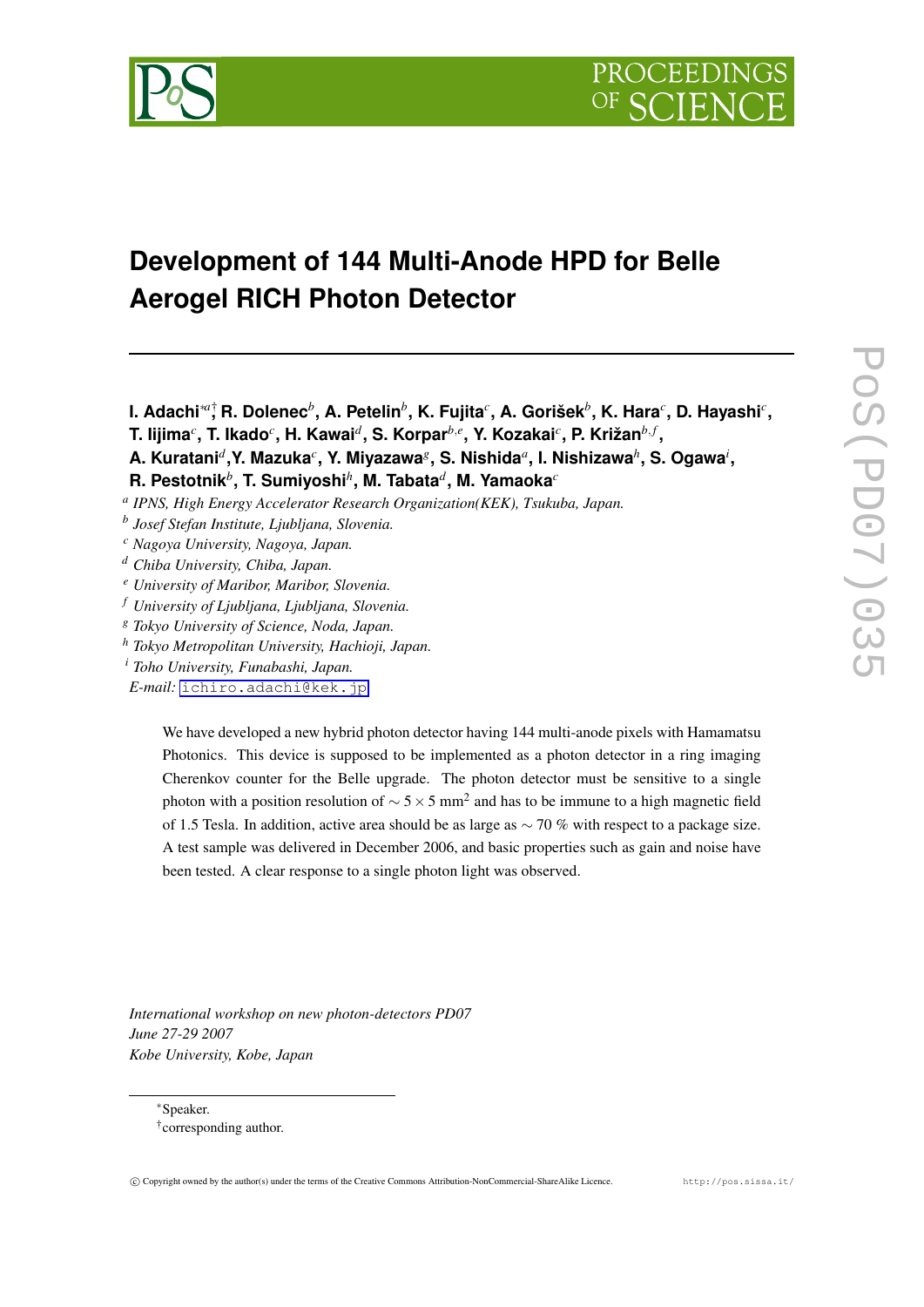## 1. Introduction

In the upgrade program of the Belle spectrometer, a study of a proximity focusing ring imaging Cherenkov counter (RICH) based on a silica aerogel radiator has been going on[\[1\]](#page-4-0). This detector is considered to be installed as a new particle identification device in the forward end-cap region to extend a  $\pi/K$  separation capability up to more than  $4\sigma$  at 4 GeV/c. Since a space available for this device is quite limited due to the end-cap detector layout, a proximity focusing configuration, where an expansion distance is about 200 mm, is an only choice. Several test beam experiments have been carried out at KEK to establish a principle of operation using a prototype counter[\[2\]](#page-4-0). By introducing a new concept, in which multiple aerogel radiators with different indices are accumulated, we have achieved 5.5σ π/*K* separation at 4 GeV/c with  $\sim$  10 photoelectrons detected[\[3,](#page-4-0) [4\]](#page-4-0). In the prototype counter, we used an array of the H8500 multi-anode PMTs from Hamamatsu as a photon detector and these PMTs are not operational under a magnetic field although real detector has to be located inside an axial magnetic field of 1.5 Tesla. R&D on the photon detector is, therefore, a critical issue to develop our detector system. The fundamental requirements on the photon detector are: (1) sensitive to a single photon, (2) immune to a magnetic field, (3) pixelated with a resolution of *<sup>∼</sup>* <sup>5</sup>*×*5 mm<sup>2</sup> , (4) large effective area, (5) compact due to a limited space. As a first photon detector candidate, we have been developing a hybrid photon detector (HPD) or a hybrid avalanche photon detector (HAPD) with Hamamatsu. Fig. 1 (left) indicates a schematic view of a hybrid photon detector and typical specifications are summarized in Table [1.](#page-2-0) Cherenkov photons enter from an entrance window and generate photoelectrons from a photocathode. Then, photoelectrons are accelerated along a voltage gradients, where typical voltage is 8*∼*10 kV, and they are bombarded onto a photon detector (PD) or an avalanche photon detector (APD), in which an additional gain of 2*∼*3 (10*∼*15) for PD (APD) is obtained when a bias voltage is provided. The photon detector consists of 4 diode chips, each of which is pixelated into 6*×*6 pads for a position measurement, and each pad has  $5 \times 5$  mm<sup>2</sup> size. The test production of this new photon device started a couple of years ago, however it was very difficult to fabricate due to some technical problem like a vacuum seal. The latest HPD sample, shown in Fig. 1 (right), was produced on December 2006 and was delivered for our test. We have evaluated some key features of this new HPD.

In this paper, experimental set-up and fundamental behavior of diode chips in the photon detector are described in the next section. The section 3 will be devoted to measurements of single or multiple photon(s) responses. The uniformity measurement will be given in the section 4, and the section 5 will summarize this paper.



Figure 1: Schematic drawing of a hybrid photon detector(left) and a photograph of the latest sample(right).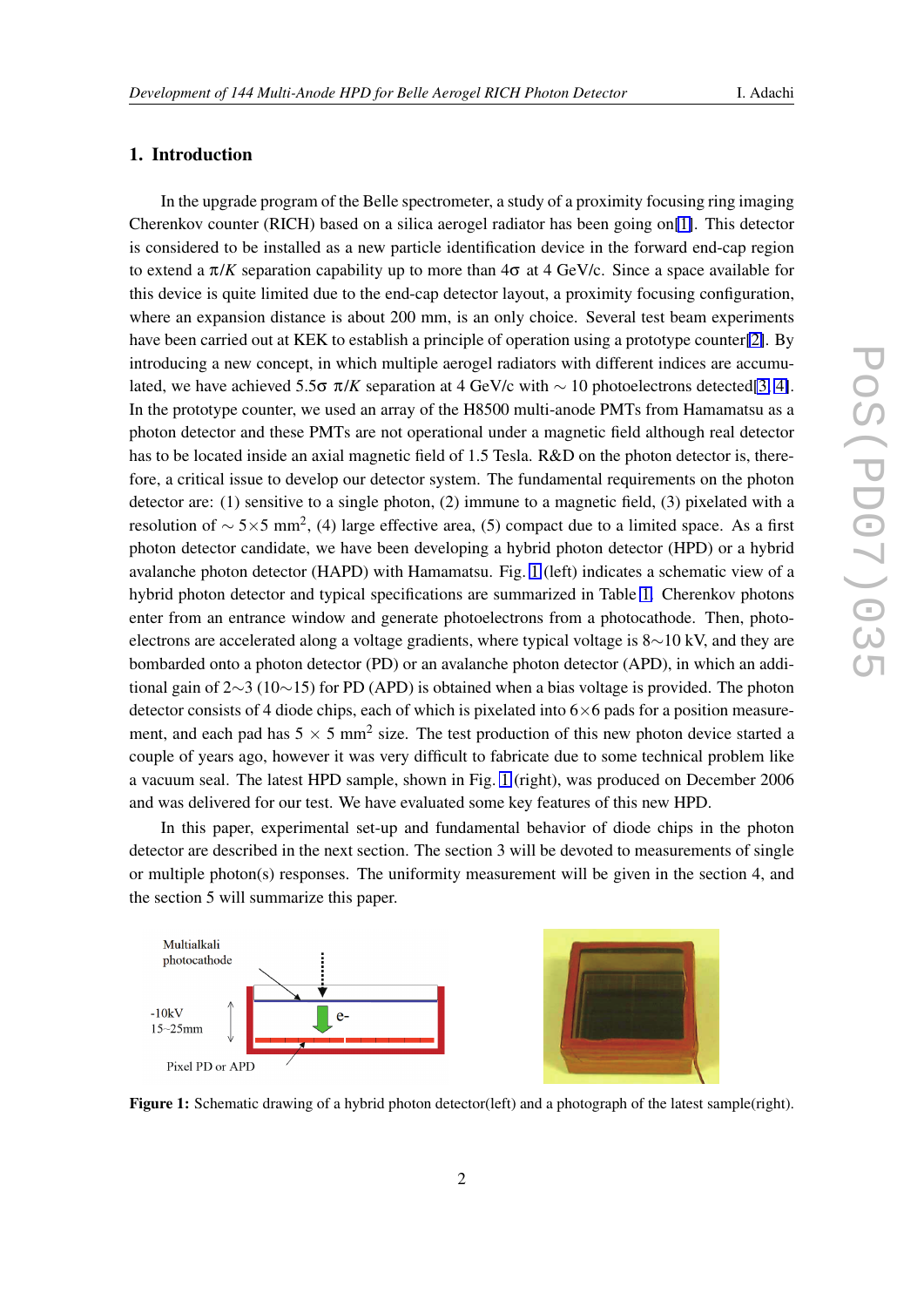| package size   | $72\times72$ mm <sup>2</sup>  |
|----------------|-------------------------------|
| # of pixels    | $12\times12$ (6×6/diode chip) |
| pixel size     | $5\times 5$ mm <sup>2</sup>   |
| effective area | 64 %                          |

Table 1: Summary of hybrid photon detector specifications.

# <span id="page-2-0"></span>2. Experimental set-up and diode noise study

The experimental set-up is denoted in Fig. 2. The HPD is located inside a light shield box and a high voltage is supplied through a protection circuits. Output signal is extracted from an anode, where a reverse bias voltage is provided to a cathode as shown in the figure. Then, a chargesensitive pre-amplifier (ClearPluse 580K) and a shaping amplifier (ClearPluse 4417) are used to integrate output charge, which is recorded by a multi-channel analyzer controlled by a personal computer. The LED light with a wave-length of 420 nm is illuminated in front of the HPD surface. In this measurement, one channel was fed to the pre-amplifier and all other channels were floated.



Figure 2: Experimental set-up.



Figure 3: Noise level(electron) as a function of the bias voltage(V) for 4 diode chips equipped in the HPD. The noise level was estimated from a pedestal sigma by fitting to a gaussian function.

As a first check, we measured a noise level of the signal channel by applying a bias voltage. Here, high voltage was not turned on. The noise level was estimated as a sigma value by fitting a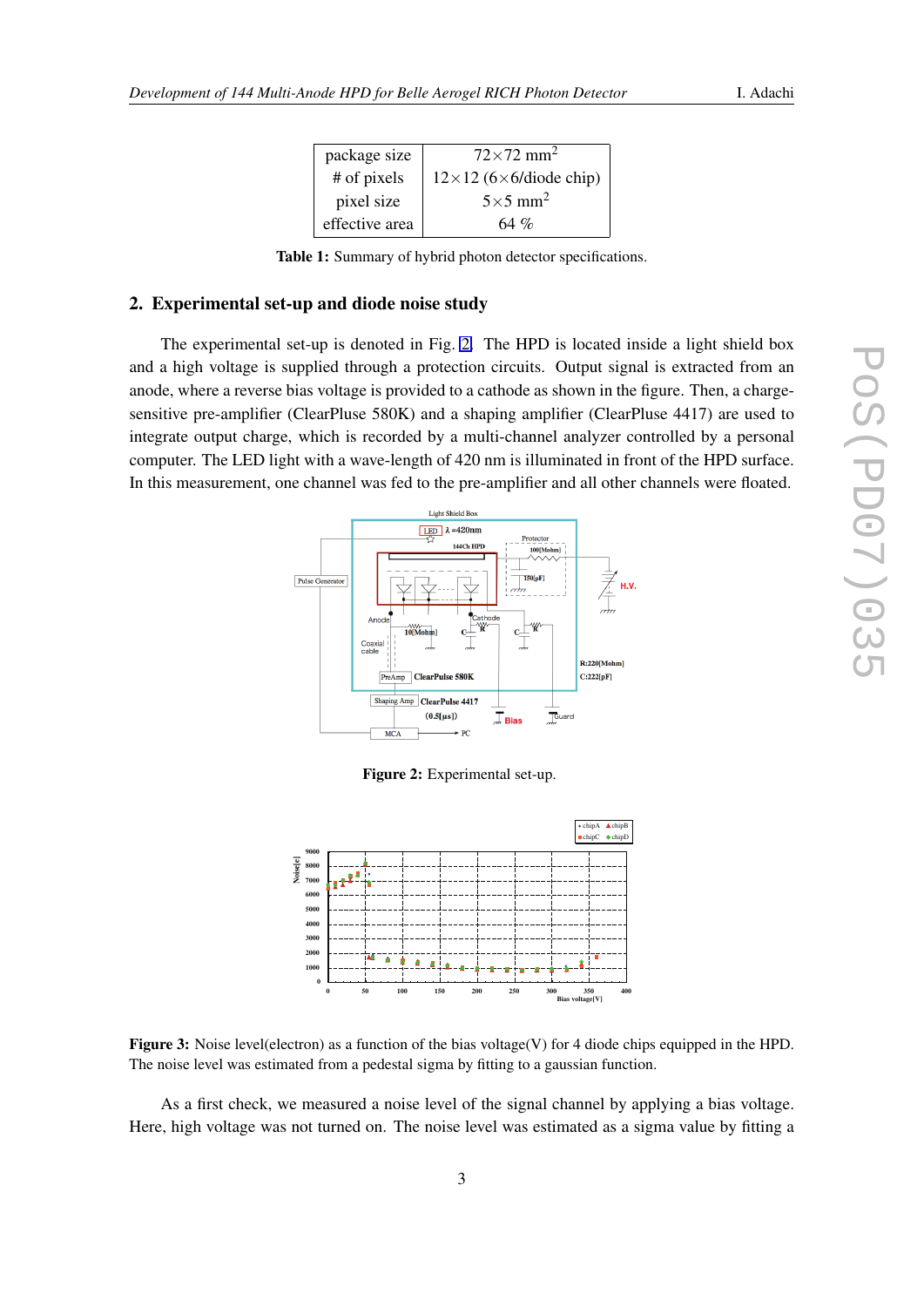pedestal distribution to a gaussian function. We tested one channel for each diode chip in the HPD, and the obtained values are plotted in Fig. [3.](#page-2-0) As can be seen in figure, noise level quickly decreases at the bias voltage of 50 V, where full depletion is formed in the silicon diode. Then, minimum noise is obtained around 300 V, and it gradually increases by leakage current. We confirmed that diode behaviors for all 4 chips , when the bias voltage was turned on, were consistent with what we expected. In what follows, the bias voltage value, at which the noise level was minimum, was always set.

#### 3. Pulse height spectra

Single photon detection capability was examined by attenuating the LED light yield equivalent to one or less photon level. Fig. 4 (left) shows the obtained pulse height spectrum for one diode chip, where high voltage of *−*8*.*5 kV and bias voltage of 319 V are applied. We can detect a clear peak corresponding to a single photon light. From this measurement, we obtained a total gain of *∼* 7500 with a signal-to-noise ratio of S/N= 4*.*9. When more light yield from the LED is illuminated, up to *∼* 7th photoelectron peaks can be observed as shown in Fig. 4 (right). We repeated the same procedure for all diode chips and clear single photon response were obtained for all of them.



Figure 4: Pulse height distributions for a single photon(left) and multiple photons(right).

## 4. Uniformity

The gain, noise and S/N for all channels were examined to check uniformities among pixels in one diode chip. The single photon response from each channel was measured by flushing the LED light source, and gain and noise level were calculated. Here, high voltage and bias condition are identical to those used for the previous single photon measurement. Fig. [5](#page-4-0) summarizes gain, S/N and noise levels for all channels in one diode except for 2 bad channels. One can see a clear single photon signal for all channels. The relative gain variation is about  $\pm 9$  % and S/N is better than 4.3 for all of them. The noise is stable with *∼* 1*,*300 electrons.

#### 5. Summary

We have developed a new HPD with Hamamatsu for the Belle aerogel RICH. Using the first sample delivered, fundamental characterizations have been evaluated using the LED light source. It